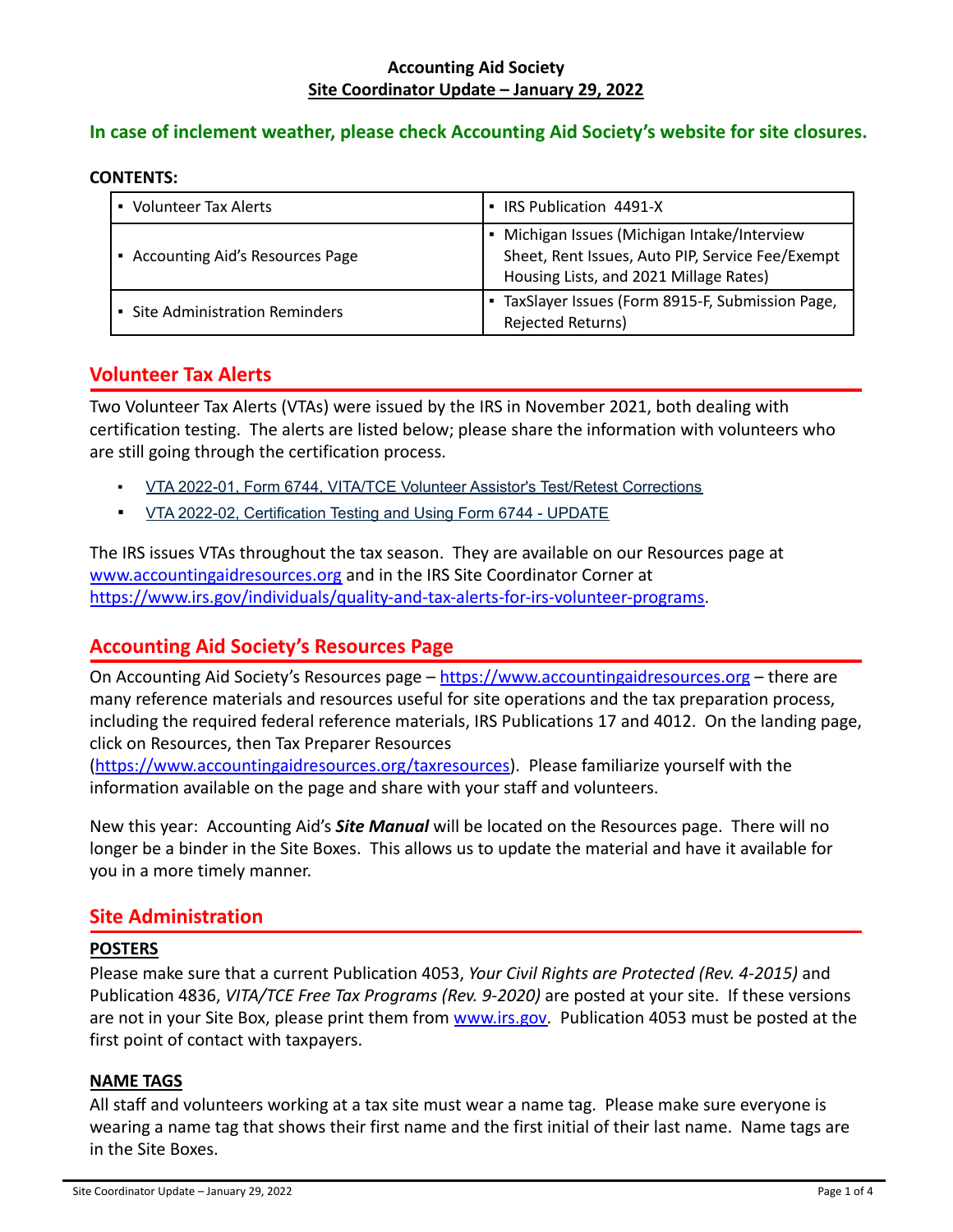### **INCOME GUIDELINE**

The income guideline for having taxes prepared at an Accounting Aid Society tax site is \$57,000 or less for all taxpayers, both individuals and families. Please be sure to adhere to this income limit. Advise screeners and preparers that they should add up all income, both taxable and nontaxable, during the intake/interview process to ensure that a person(s) total income is within our income guideline.

### **"SHARE YOUR STORY" DISPLAY**

The Site Boxes contain copies of a "Share Your Story" document that includes a QR code. Please place one of these documents at each workstation so it is visible to the taxpayer. (Suggestion: Tape it to the sneeze guard/Plexiglas.) Let your staff and volunteers know about the document and to ask taxpayers to scan the QR code to tell us how our services helped them.

# **IRS Publication 4491-X, VITA/TCE Training Supplement (2021 Returns)**

IRS Publication 4491-X has been issued and contains corrections and updates to Publication 4012 and Publication 4491, in addition to other IRS materials. At the time of this Site Coordinator Update, the electronic version of Pub 4012 had not been updated to reflect the changes listed in Pub 4491-X.

When referencing Pub 4012, you *must* review Pub 4491-X to see if there have been any changes to the information presented in the 4012.

(Note: Hard copies of Publication 4012 are in the Site Boxes. If time permits at your tax site, you can print the replacement pages from Publication 4491-X and insert them in the 4012.)

# **Michigan Issues**

### **MICHIGAN INTAKE/INTERVIEW SHEET – TOTALLY AND PERMANENTLY DISABLED CHECKBOX**

We wanted to provide clarification for the totally and permanently disabled question on Accounting Aid Society's Michigan Intake/Interview Sheet (AAS Part II, Michigan Exemptions, question #1). The law for tax year 2021 is if an individual was age 66 by October 31, 2021, an exemption for totally and permanently disabled may NOT be claimed.

The checkbox on the Michigan intake sheet has the following wording:

Totally and Permanently Disabled (DOB on or after 11/01/1955)

Please make sure your staff and volunteers have an understanding of the tax law for 2021 and instruct that the checkbox should be marked (and the exemption for totally and permanently disabled claimed) only if the individual was born on or after November 1, 1955. (That is, they were not age 66 by 10/31/2021).

#### **RENT ISSUES**

Michigan's COVID Emergency Rental Assistance (CERA) program – Three types of assistance available to renters who have experienced a COVID hardship:

- Rental assistance payment to the landlord or to the tenant if the landlord has opted-out of the program
- Utility assistance payment to the utility provider or to the tenant if the utility provider has opted-out of the program
- **•** Internet stipend -- \$300 payment made to either the Internet service provider or the tenant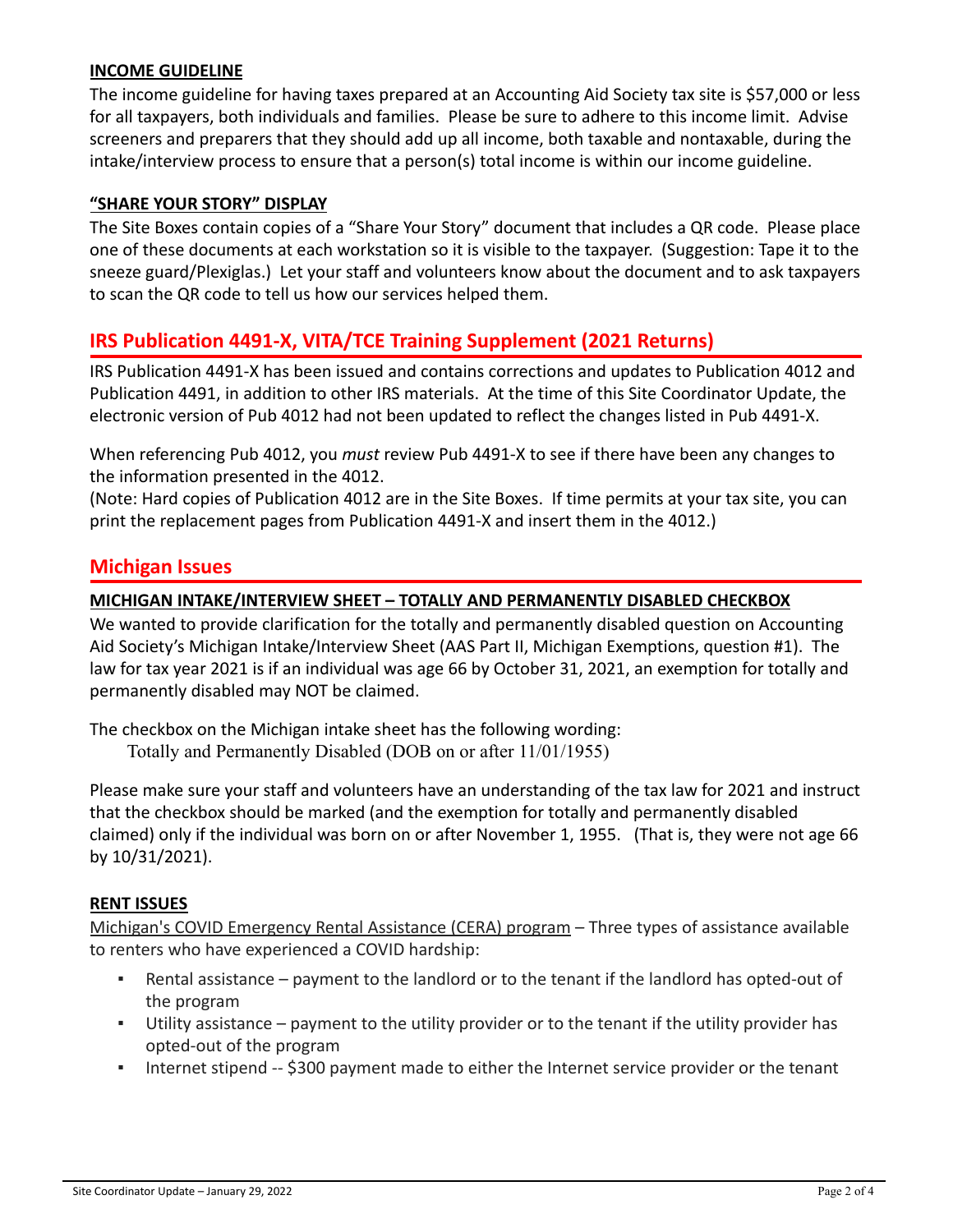Guidance regarding CERA payments:

- Payments made under the CERA program are not taxable.
- If payments were made to the landlord and/or utility/Internet provider, the payments are not included in total household resources.
- Regarding payments made to the tenant for any of the three types of assistance, we are waiting for guidance from Michigan Department of Treasury as to whether the payments should be included in total household resources.
	- o **Please hold** filing of Michigan Homestead Property Tax Credit Claims and Home Heating Credit Claims where the tenant has received payment under the CERA program. Include a Note in TaxSlayer.

### Past-Due Rent

It's anticipated that we may see various scenarios at the tax sites where renters may not have been able to pay all of their rent in 2020, and in 2021 they were able to pay some or all of the past-due rent. We are waiting for further guidance from Michigan Department of Treasury on some questions we have on the matter, but here is what they have indicated:

- Only up to 12 months' rent may be claimed.
- If a renter has paid past-due rent in a subsequent year, they may not get credit for rent paid the following year for a prior year. E.g., if the renter paid past-due rent from 2020 in 2021, they cannot claim the past-due rent on their 2021 Michigan Homestead Property Tax Credit Claim.

Please contact us if you encounter past-due rent payments and have questions on how to handle the situation for the property tax credit.

# **AUTO PIP**

Due to the recent law changes effective July 1, 2020, where an insured person can reduce coverage or opt out of Auto PIP (personal injury protection), Michigan Department of Treasury:

- Is not providing an allowable medical insurance deduction amount for those with auto PIP, and indicates the
- Taxpayer has to provide the amount for the medical care portion of their PIP

Auto PIP in Michigan covers medical expenses, lost wages, survivor losses, and a certain amount per day for replacement services. The portion of PIP that is for medical care coverage can be deducted on the Michigan credit claims as medical insurance. The medical care portion premiums must be clearly identified on the auto insurance policy.

Note: Accounting Aid has removed the question regarding auto insurance from our Michigan Intake/Interview Sheet.

# **MICHIGAN SERVICE FEE HOUSING AND EXEMPT HOUSING LISTS**

Michigan Department of Treasury has indicated that they will provide a 2021 Service Fee Housing database along with the Exempt Housing list; however, the lists have not yet been posted to Treasury's website. In the meantime, when preparing Homestead Property Tax Credit Claims for renters, use the 2019 lists which are posted on our Resources page. The lists should be referenced often.